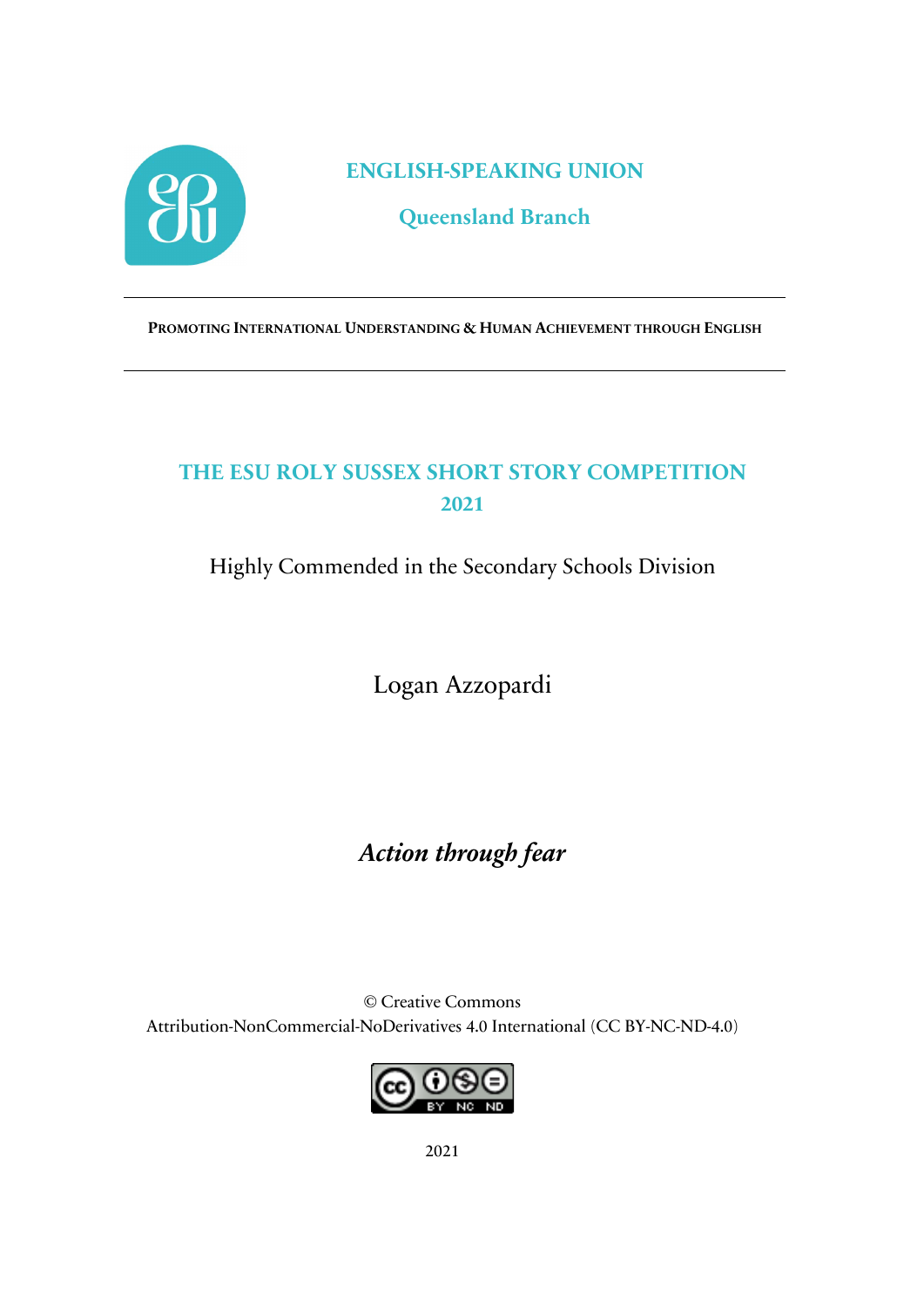## Logan Azzopardi

## *Action through fear*

I don't know how Rory found out about this place, but here we were, standing outside the front of The Blue Moose, trying to look as mature and confident as three 17-year-olds who were about to sneak into a nightclub could. The street was reverberating with activity, it was still early in the night, and most clubgoers were trailblazing their way down Wickham Street, bar hopping and pre-loading for a long Saturday night of rampaging and rioting through the Valley. The trip in the Uber here was abuzz with nervous energy. I'd taken the front seat – I had the least to drink at Rory's house beforehand – and Chris and Rory had packed themselves into the back. I couldn't show it to them, but I was worried, I'd felt a panic attack lurking deep in my stomach twice tonight already. The quick trip here was a millennium in my mind, which was flipping between everything that could go wrong tonight, and what Mum would do to me if she found out I wasn't at a sleepover. "What happens if we get caught?" "What if there's a fight? What do we do if we get separated? How are we getting home?" were all questions that I had been too scared to ask. Chris and Rory were pretty new friends to me and there was no way I was going to weird them out with the anxiety attacks that had become frequent since Dad died. They weren't really the kind of guys I would've normally hung out with, but they had been a distraction from the pain I was dealing with when we became friends.

So much had changed since that day Dad died. He'd still been in his police uniform when the criminal he was investigating shot him, and all I'd been able to do was stand there and watch my Dad die, like a tiny, scared little kid watching their world unravel in front of his eyes. Chris and Rory understood my need to escape from the pain. Chris lived with his mum, who always seemed to be in the process of moving in with a new abusive boyfriend. Rory's parents were pretty rich – massive house, boat, pool, all the works – but hated each other, and him it seemed, and were rarely seen around at the same time. That's why we went to his house before heading out; no one was home to question us about our intentions for the night.

Despite all of those questions that I couldn't ask in the Uber, there was one I could; how were we going to get in without getting ID'd? The entry plan that Rory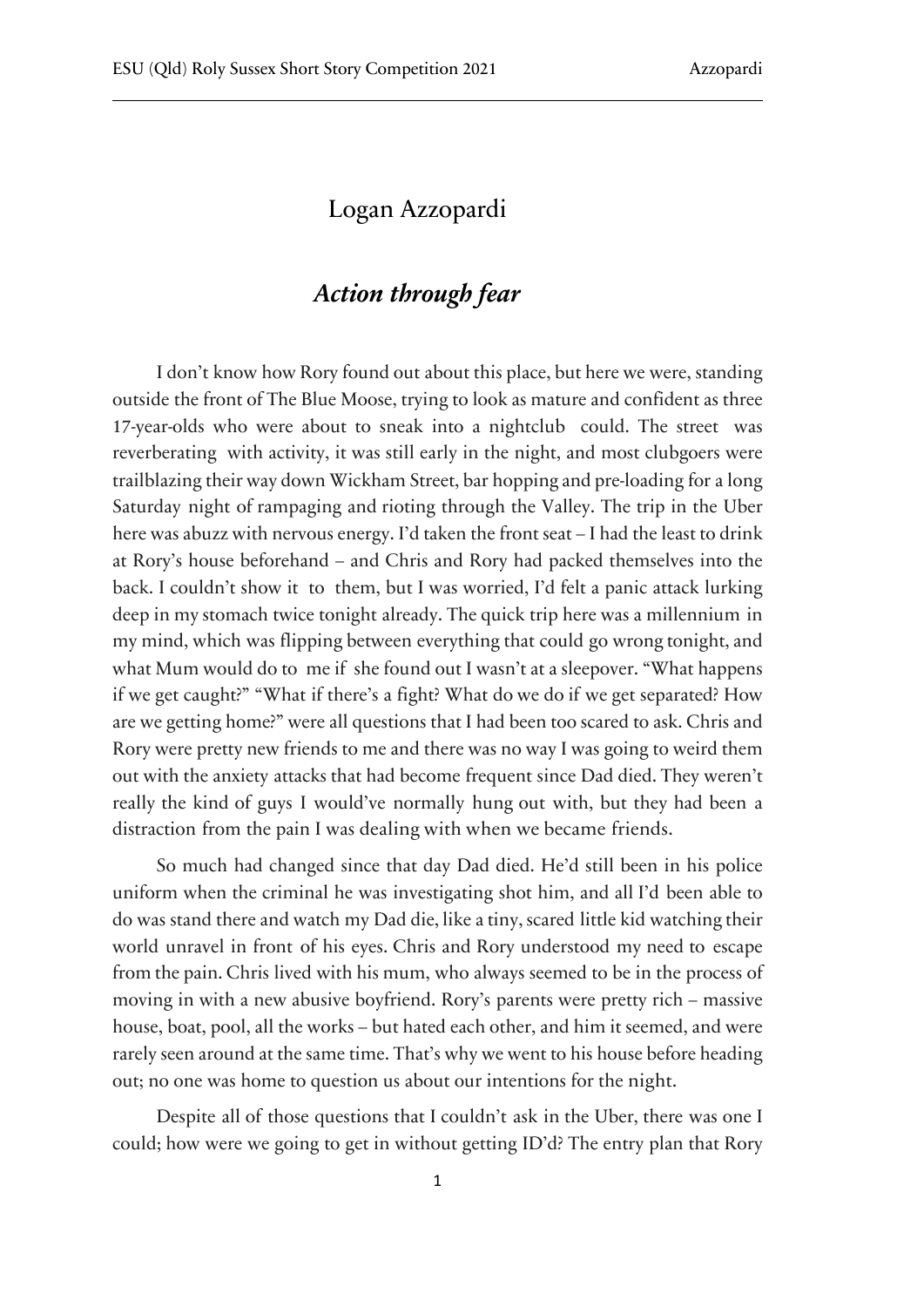had conceived was relatively simple, but risky. He would enter through the front, using his older brother's driver's license that he 'borrowed' from his wallet, and Chris and I would walk around the corner of the building, to below the smoking area. It was a balcony about three feet high, overlooking the street with a large hedge bordering it. Chris and I slip into the hole between the hedge and the wall when no one is looking, wait for Rory to cough loudly as the signal, and climb up and through the gap between the horizontal bars of the porches' railing. Doing exactly that is how we found ourselves leaning against the railing in the back of the smoking area. Sneaking in shouldn't have been this easy, should it?

I didn't have time to ponder the issue. Rory had turned and was passing me a cigarette and a lighter, essentially forcing them into my hands. With a nod of his head and a backward flash of his eyes, I understood why. A security guard seemed to have taken an interest in us,and was currently surreptitiously side-eyeing us from the entrance to the patio. An all too familiar feeling of panic was beginning to radiate outwards from my stomach, up to my quickly tightening chest. Panicking, I realised that to security, smoking would mean we were over eighteen. I put the cigarette in my mouth and struck the lighter. I felt like a caricature of adulthood, feeling the warmth of the flame against my face as I raised it to the tip of the cigarette. I handed the lighter back to Rory, but my eyes locked with the seccy as I went to pull through my first puff. The hot acrid taste hit my tongue, burning the whole way down as it filled my lungs. Why did Dad ever smoke this stuff?

The day Dad died started out as just a normal day. He had just gotten home from work and was pulling a smoke out of the box when it happened. A rust-covered white Falcon ute came screaming down our street, tires screeching and smoking as its brakes locked, skidding to an abrupt stop in front of our house. I was inside at the dining table working on an English assignment when I heard it, and stepped cautiously over to the window to investigate. Dad was still wearing his duty belt, sitting on the old wicker chairs we kept on the front patio. Dropping his smoke on the coffee table and standing up slowly, he guardedly trod down our front steps and towards the car, with his right hand resting against the holster at his waist. I could make out two male figures through the dark tint that was beginning to peel and crack on the windows. The passenger door opened suddenly, and in one motion a thick-bodied form wearing a sleeveless grey hoodie jumped cleanly from the car, raising both his hands and the pistol they were wrapped shakily around towards Dad. By the time I was able to register what was going on Dad had raised his own weapon in turn, and the thug was shouting "You should've dropped the investigation when we warned you. You couldn't just leave us alone". Dad went to respond, but only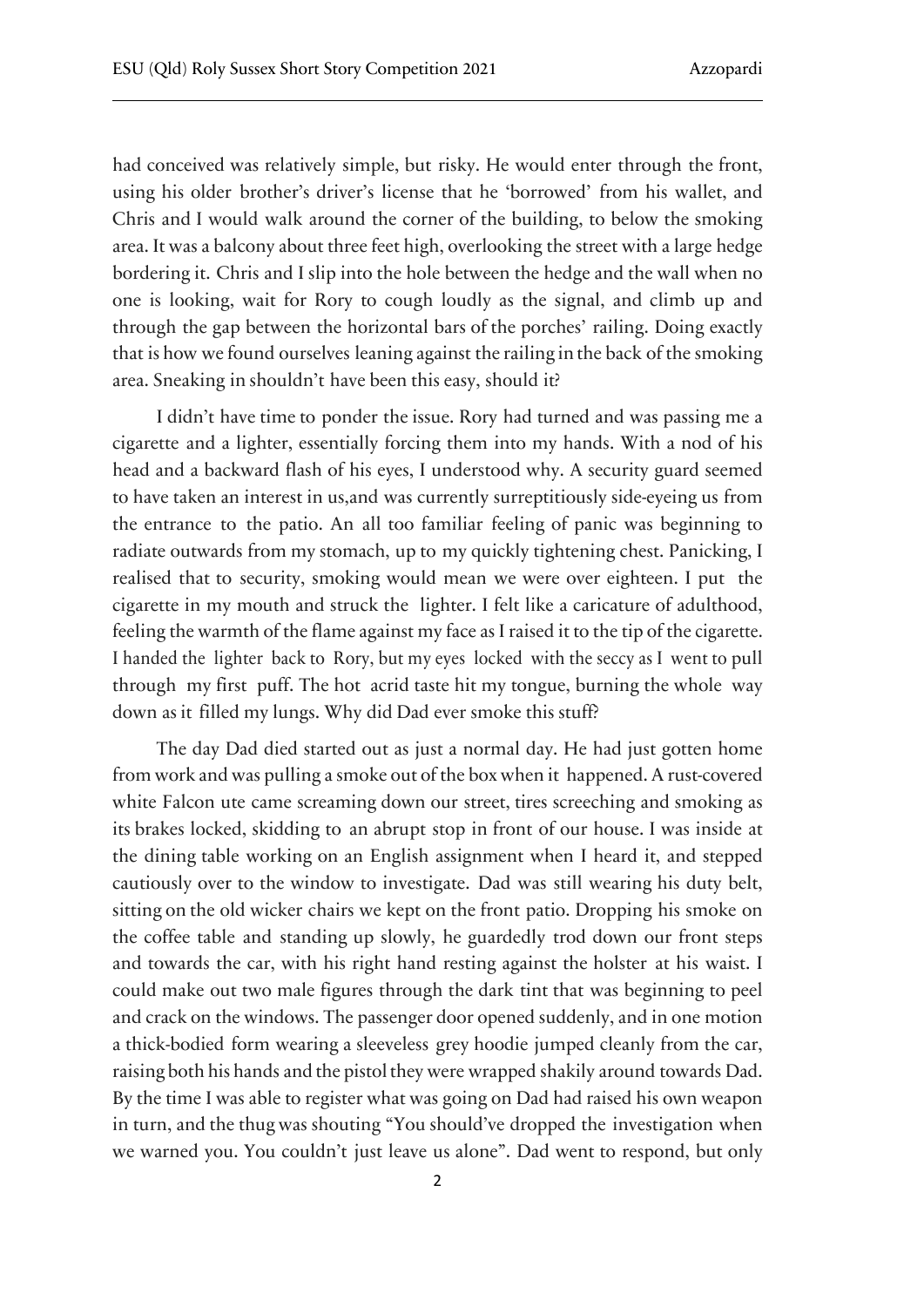got the beginning of asentence out before two rounds buried themselves deep in his chest.

It messed me up. Took me a month before I could even begin to talk to the therapists they sent me to about what happened. I felt so ashamed. Why didn't I do something other than stand there hiding? The snake tattoo coiled around the killer's forearm, and the way it shifted as the tendons beneath pulled the trigger, still prey on my mind.

A wave in front of my face and a hushed "What're you doing bro? Act normal," from Rory broke my daze. He stood up, saying he was going to get some drinks. The bar table we had found a seat at was shared with an obviously inebriated couple seemingly on a first date that Chris had struck up a conversation with. While Chris was cracking jokes with them, I caught a glimpse of movement in the bushes below the deck from the corner of my eye.

Quietly, I watched as another person jumped up onto the deck the exact same way Rory, Chris, and I had. But something didn't seem right, this wasn't just a kid trying to sneak in. From the way he was moving and the all-black baggy jumper and beanie he was wearing, he looked to be in his early thirties. Why would he need to sneak in? He strode purposefully towards us, twisting to the side to fit through the small gap between the person standing behind me and the back of my stool. Something hard under his jumper caught me on the elbow as he brushed past, shifting slightly under the impact. His march continued inwards past the bar, and confusingly, straight into the men's bathroom. What kind of weirdo sneaks into a nightclub, just to go straight to the bathroom? I was about to let Chris know what I'd just seen when Rory came back with two beers and a twenty dollar note, raising his voice over the constant din of conversation and music, "Lets hit up the pokies boys, I'm feeling lucky and the DJ hasn't started up yet."

We followed him blindly through past the bar, dodging the groups of blokes standing and laughing around high tables and the masses of people walking quickly between the bar and their respective areas, creating a seemingly endless swirling crowd. Forcing our way through the churning mass of people – it was so much busier in here than outside – we pushed open the doors to the hallway separating the gaming room from the rest of the building. This space between rooms felt more like a space between worlds, the blurry muffled sounds of music and chatter coming from behind and the dinging of machines and clinking of hundreds of coins ahead. The hallway was poorly lit, causing the door to the games room to glow, light streaming out of the space between the frame giving it a celestial aura. "Time to